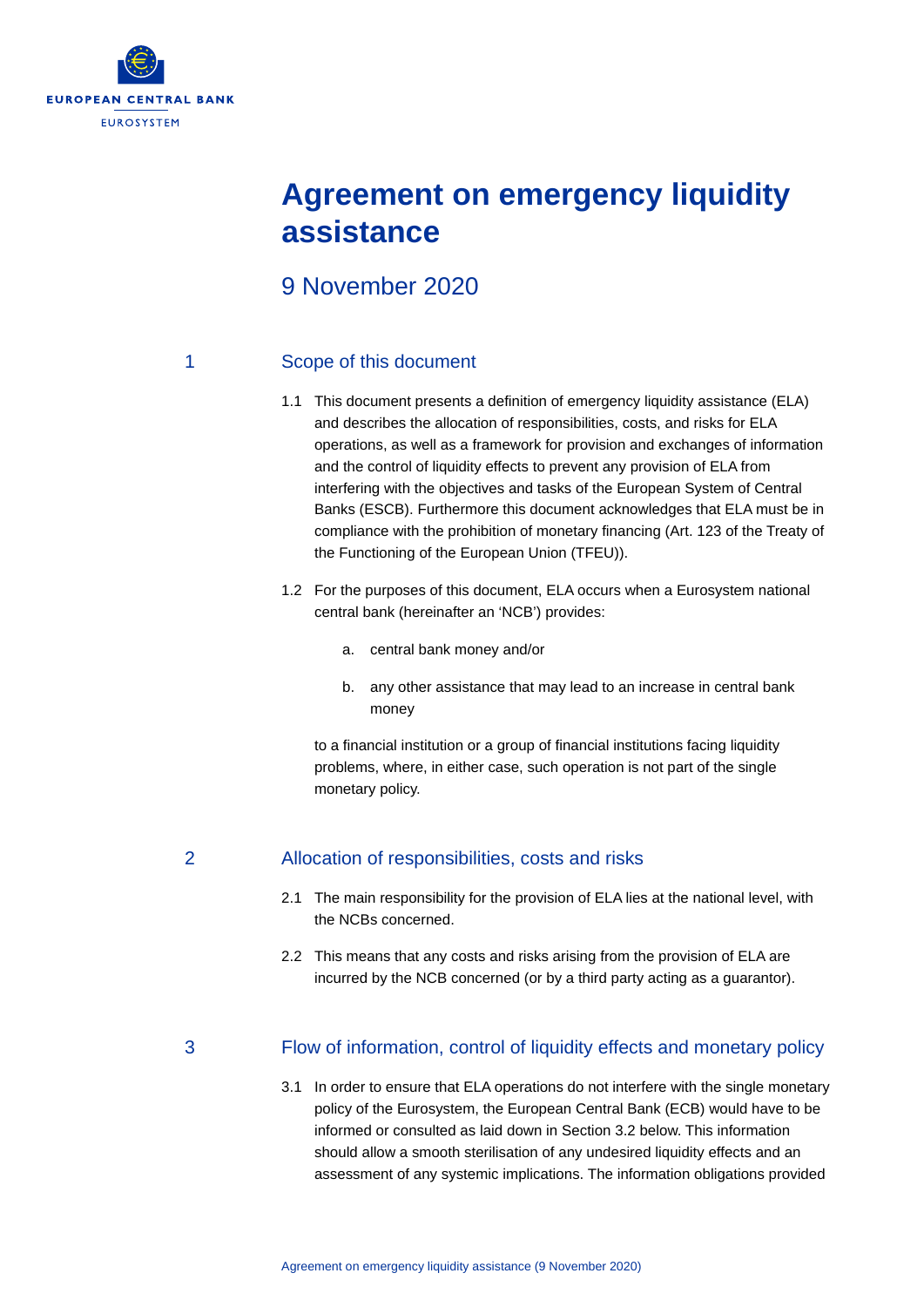for in this agreement are additional and without prejudice to any other information obligations that apply under the current legal framework.

- 3.2 The information to be provided consists at least of the following and shall be provided either by the NCB concerned or, in case the institution receiving ELA shall provide information, such NCB shall ensure that this information is provided by the institution to the NCB and passed on by the NCB to the ECB without undue delay:
	- a. regardless of the size or nature of ELA operations:
		- i. NCBs should always inform the ECB of the details of any ELA operation, at the latest, within two business days after the operation was carried out. The information needs to include, at least, the following elements: (1) the name(s) of the financial institution(s) to which the ELA is (intended to be) provided; (2) the value date and maturity date of the ELA that is (intended to be) provided; (3) the volume of the ELA that is (intended to be) provided; (4) the currency in which the ELA is (intended to be) provided; (5) the collateral/guarantees against which the ELA is (intended to be) provided, including the valuation of, and any haircuts applied to, the collateral provided and, where applicable, details on the guarantee provided and terms of any contractual safeguards; (6) the interest rate to be paid by the institution receiving ELA that is (intended to be) provided; (7) the specific reason(s) for the ELA (intended to be) provided (i.e. margin calls, deposit outflows, etc.); (8) the prudential supervisor's assessment of the liquidity position and solvency of the institution receiving ELA, in accordance with the solvency definition as laid down in Section 4; and (9) where relevant, an assessment of the crossborder dimensions and/or of the potential systemic implications of the situation that has made/is making the extension of ELA necessary.

After the initial notification, further relevant information should be provided on an ongoing basis until ELA is repaid. Ex post information on all features mentioned under points 1 to 9 above has to be provided, to the extent that this information has not already been provided ex ante. Any information (except for collateral valuation changes) provided needs to be updated if it has changed as compared to the previous day. Collateral valuation changes should be updated when other information changes are reported or upon request by the ECB;

ii. in addition, the institution receiving ELA must provide a funding plan within two months following the first provision of ELA and for as long as the institution is receiving ELA it must update the funding plan on a quarterly basis. The funding plan shall be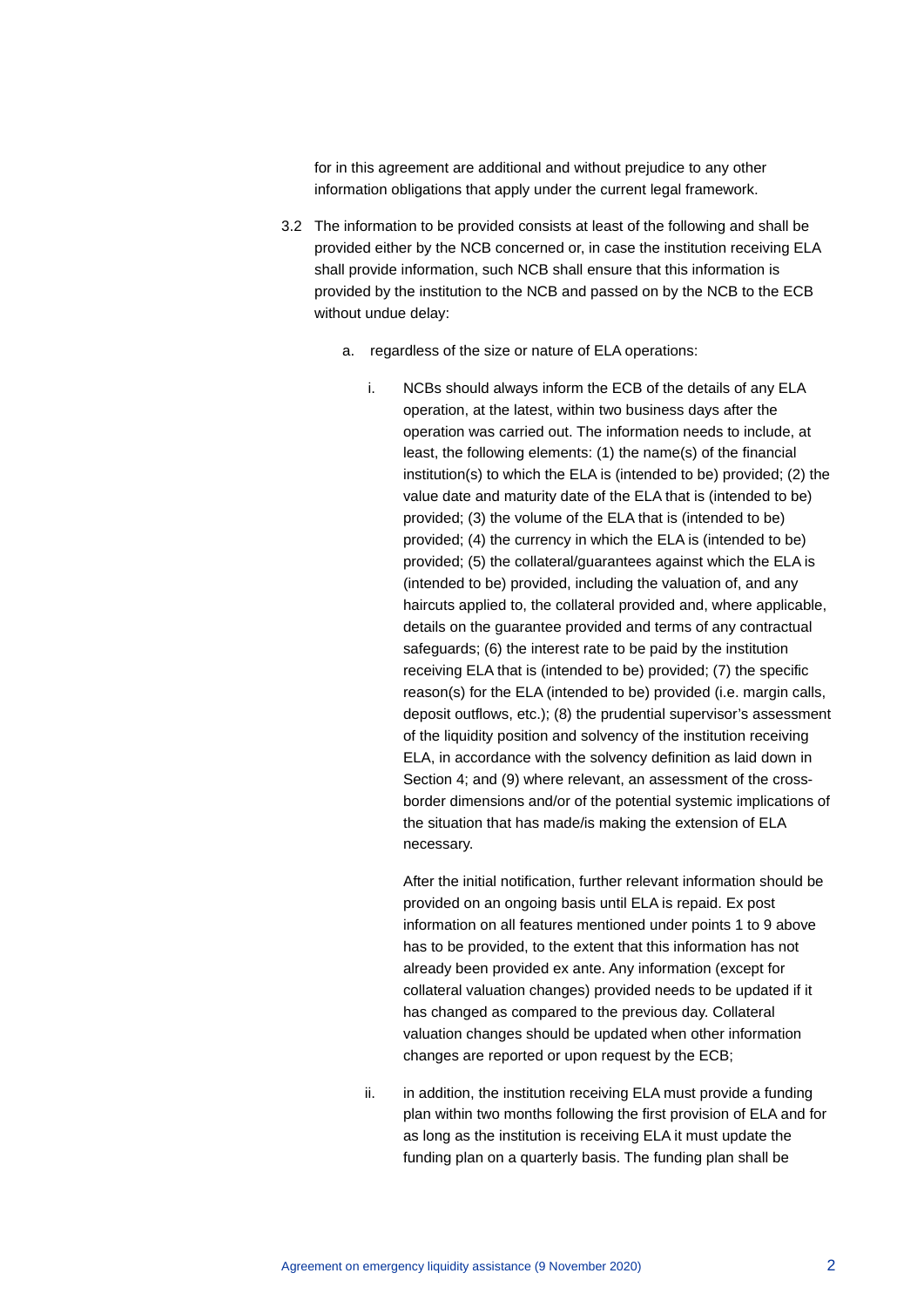provided in line with the funding plan procedure approved by the Governing Council on 25 September 2015;

- iii. the institution receiving ELA must provide on a monthly basis upto-date information on the precise level of regulatory capital ratios (i.e. Common Equity Tier 1 capital, Tier 1 and Total Capital Ratios) as well as the Leverage Ratio as reported under Regulation (EU) No 575/2013 on prudential requirements for credit institutions and investment firms (CRR) on an individual (if applicable) and consolidated (if applicable) basis within two months after the end of each reference month;
- iv. any institution receiving ELA which was in breach of the own funds requirements under the CRR must submit a recapitalisation plan to the ECB for assessment within a timeframe determined by the Governing Council;
- v. where ELA is provided for a period longer than six months, the Governor(s) of the NCB(s) concerned must address a letter to the President of the ECB outlining the intended exit strategy from the ELA provision and for as long as the institution is receiving ELA it must update the exit strategy in case of relevant changes to the exit plan.
- b. where the size of ELA operations envisaged by one or more NCBs for a given financial institution or a given group of financial institutions exceeds a threshold of €500 million, the NCB(s) involved should inform the Executive Board of the ECB at the earliest possible time prior to the extension of assistance, providing background information about the nature of the problem, as well as about the instruments to be used and the liquidity implications of the assistance. This information will be provided by the Executive Board to the Governing Council. The size of ELA operations for a given financial institution or group of financial institutions should be determined as the best possible estimate of the total cumulative amount of assistance needed to resolve the liquidity crisis, considering the financial institution or group of financial institutions on a consolidated basis and including its foreign branches (i.e. also including any potential additional assistance by another NCB to subsidiaries or branches in other euro area countries).
- 3.3 In addition to the foregoing, where the size of ELA operations envisaged by one or more NCBs for a given financial institution or a given group of financial institutions exceeds a threshold of €2 billion, on the basis of all the information available, the Executive Board shall decide in a timely manner whether the issue needs to be addressed by the Governing Council. If the Executive Board comes to the conclusion that there is a risk that the respective ELA interferes with the single monetary policy of the Eurosystem, it shall request the Governing Council to take a position on this issue at short notice (if necessary at an extraordinary meeting or by means of a teleconference). The NCB(s) is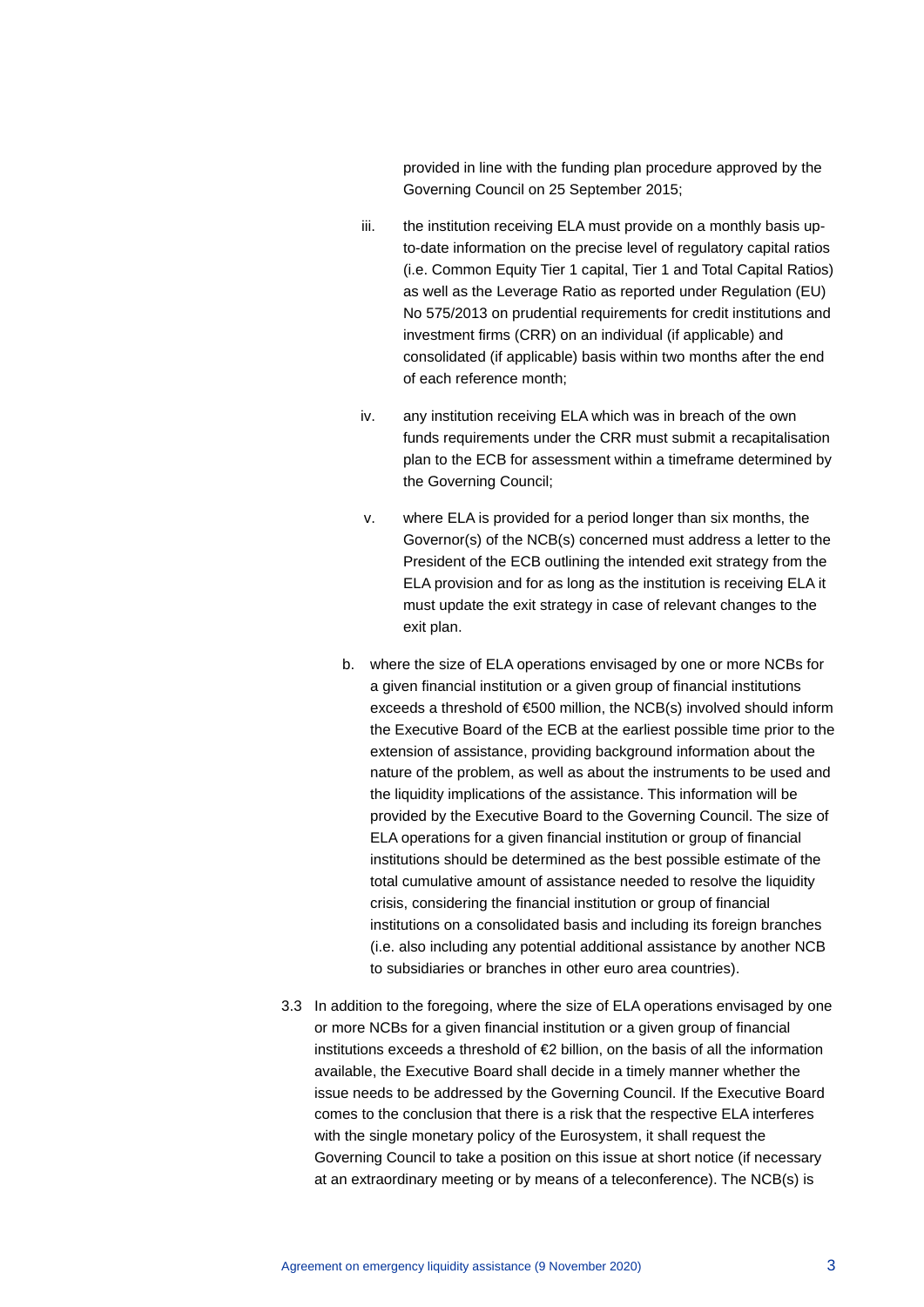(are) free to undertake the planned ELA operations, unless the Governing Council decides to prohibit the execution of the operations, on the grounds that they interfere with the single monetary policy of the Eurosystem, within 24 hours of the notification by the NCB(s).

At the request of the NCB(s) concerned, and in order to expedite ELA operations in the case of particular urgency or to avoid potential systemic implications, the Governing Council may decide not to prohibit potential future ELA operations to deal with the same problem up to a certain ceiling and within a short pre-specified period of time, which may be extended by a subsequent decision. Such ceiling may also refer to several financial institutions and/or several groups of financial institutions at the same time. The NCB should submit its request to the ECB at least three business days before the Governing Council meeting at which the request is to be considered, together with

- a. all available ex ante information on the elements listed under points 1 to 9 of Section 3.2.a.1 above, under the conditions set out therein. Where the threshold refers to several financial institutions or several groups of financial institutions at the same time, the information should be provided on a bank-by-bank basis; and
- b. a projection covering, in principle, the period up to the next regular Governing Council meeting – of the funding gap for each individual bank that is to receive ELA on the basis of two scenarios, namely the expected scenario and a stress scenario.

Such Governing Council decision(s) is (are) taken on the basis of a majority vote of two thirds. If immediate action was necessary to avoid systemic implications, then the NCB(s) could undertake an overnight operation while the Governing Council's decision(s) was (are) pending. The Executive Board has to be informed immediately about any such overnight emergency operation.

Section 3.3 does not apply to operations defined in Section 1.2.b that have contractual safeguards in place to ensure that the financial institution or group of financial institutions cannot use the assistance they received as collateral for Eurosystem credit operations, subject to: (a) adequate monitoring by the lending NCB; and (b) any Governing Council decision under Article 14.4 of the Statute of the European System of Central Banks and of the European Central Bank (ESCB Statute).

3.4 In case the ELA operations concern a banking group with branches and subsidiaries in several Member States of the euro area, the NCBs concerned are expected to establish networks, with the aim of facilitating their cooperation. The coordination of such networks will be entrusted to the central bank of the Member State, where the Eurosystem parent of the banking group is established in order to facilitate the fulfilment of the obligations set out in this agreement by the NCBs concerned. The ECB in its monetary policy function and the Eurosystem will be involved in accordance with their responsibilities. As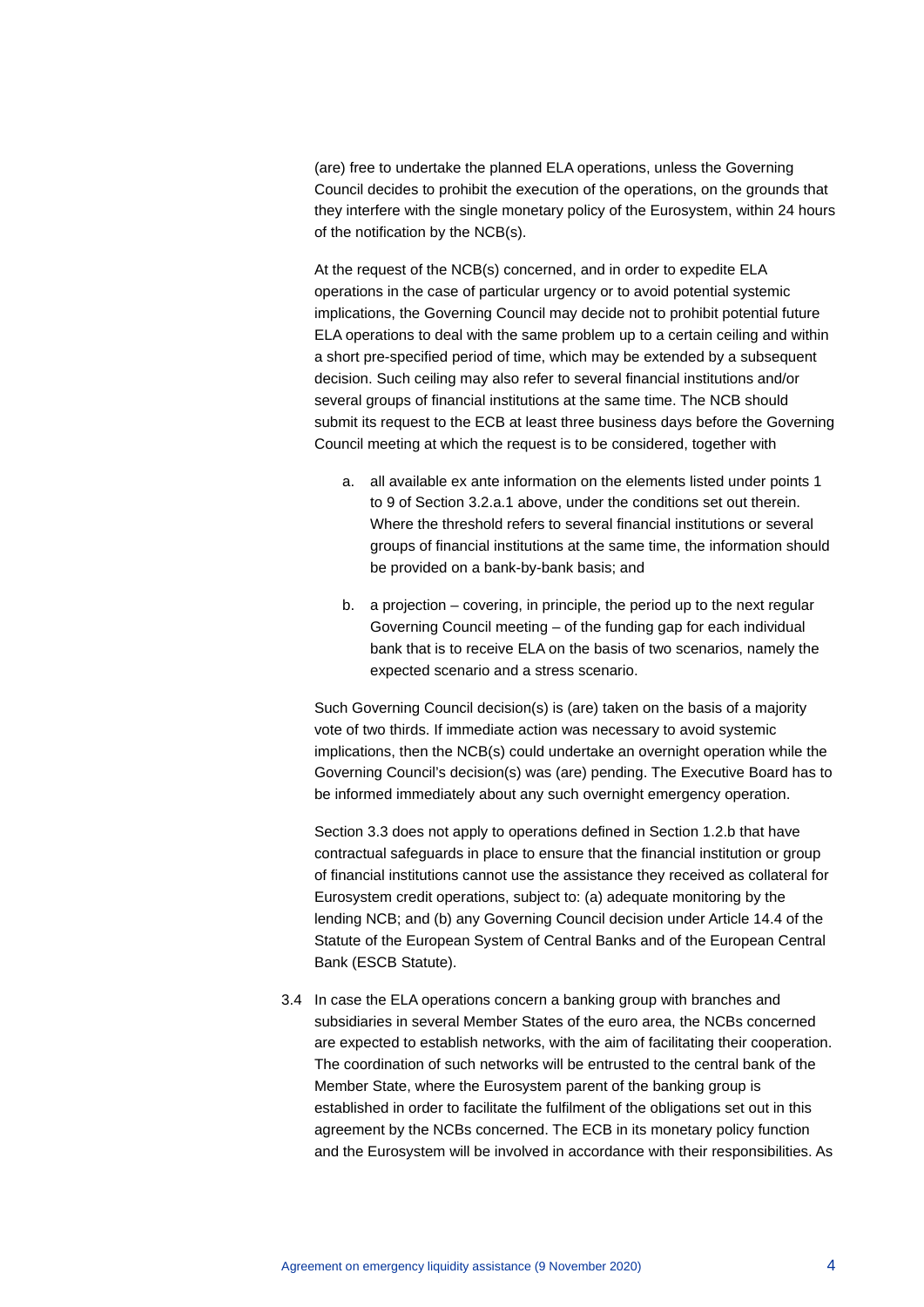appropriate, these central bank networks will cooperate closely with the colleges of supervisors or the SSM on matters of common interest.

3.5 Where an NCB intends to enter into a liquidity arrangement with a non-Eurosystem national central bank or monetary authority with the purpose of facilitating the provision of emergency euro or foreign currency liquidity to a financial institution or a group of financial institutions operating within or outside the euro area, such NCB should notify the Governing Council, via the Executive Board, in advance of the establishment of any such arrangement. The information to be provided should be - to the extent already available - the same as laid down in Sections 3.1 and 3.2.a, including the name of the NCB's counterparty to the arrangement (i.e. the non-Eurosystem national central bank or monetary authority). Sections 3.2.b and 3.3 shall apply mutatis mutandis as regards principles and procedures for the assessment of these arrangements.

#### 4 ELA solvency criterion for credit institutions

- 4.1 A credit institution is considered solvent for ELA purposes if:
	- a. its Common Equity Tier 1, Tier 1 and Total Capital Ratio as reported under CRR on an individual (if applicable) and consolidated (if applicable) basis comply with the harmonised minimum regulatory capital levels (namely 4.5%, 6% or 8%, respectively); or
	- b. there is a credible prospect of recapitalisation in case (a) is not met, i.e. the Common Equity Tier 1, Tier 1 and Total Capital Ratio, on an individual and/or consolidated basis, do not comply with the harmonised minimum regulatory capital levels (namely 4.5%, 6% or 8%, respectively) - by which harmonised minimum regulatory capital levels would be restored within 24 weeks after the end of the reference quarter of the data that showed that the bank does not comply with harmonised regulatory minimum standards; in duly justified, exceptional cases the Governing Council may decide to prolong the grace period of 24 weeks.

#### 5 Situations where ELA may be limited or prohibited

- 5.1 NCBs may provide ELA unless the Governing Council finds, pursuant to Article 14.4 of the ESCB Statute, that the provision of ELA interferes with the objectives and tasks of the ESCB.
- 5.2 The violation of the prohibition of monetary financing laid down in Article 123 TFEU may constitute an interference with the objectives and tasks of the ESCB. The provision of ELA as notified under Sections 3.2.b and 3.3 is, therefore, assessed ex ante as regards compliance with the prohibition of monetary financing.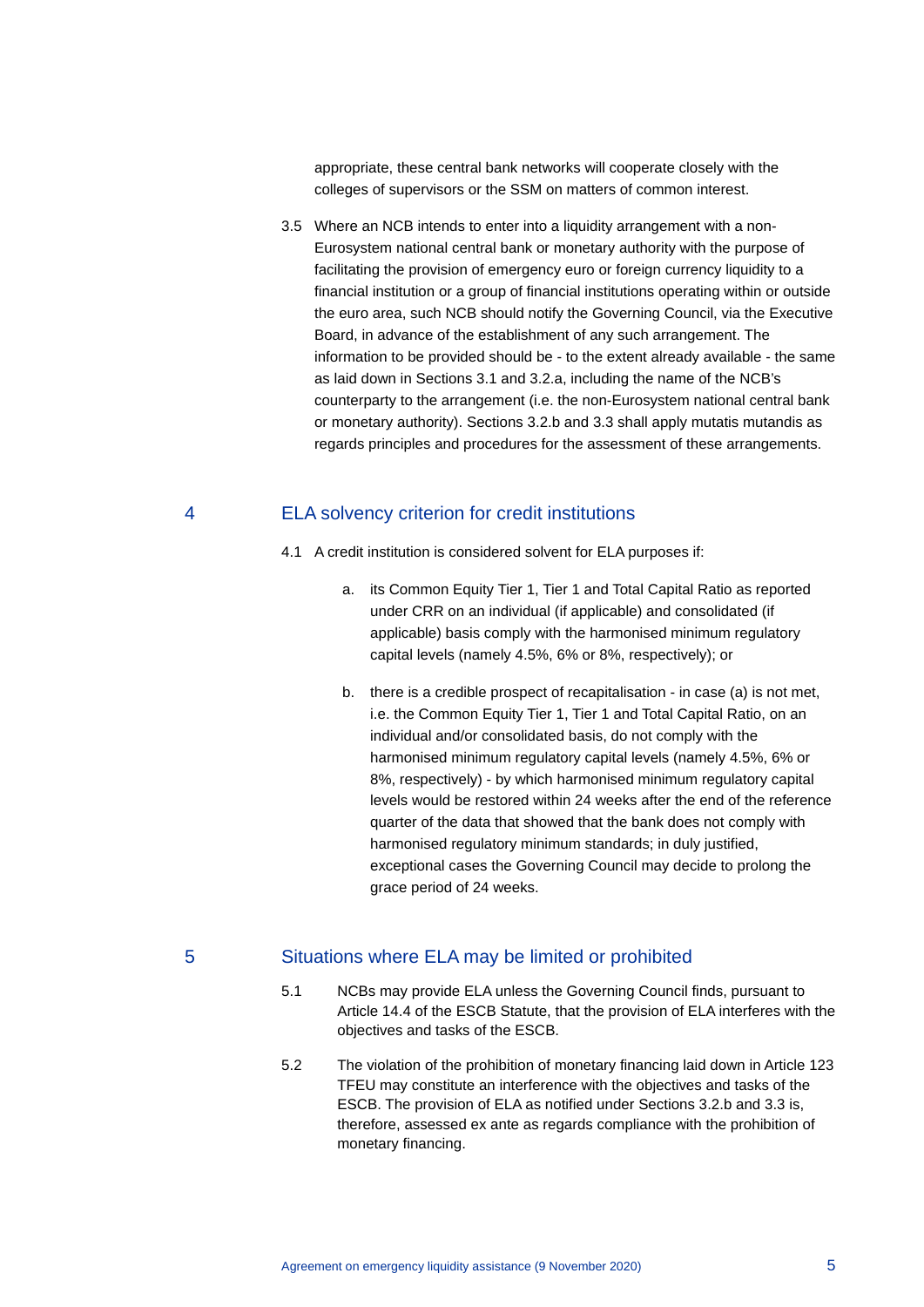- 5.3 ELA transactions akin to an overdraft facility or any other type of credit facility for the State, in particular, any financing of the public sector's obligations vis-à-vis third parties, or the central bank de facto taking over a State task, violate the prohibition of monetary financing.
- 5.4 ELA provision to insolvent institutions and institutions for which insolvency proceedings have been initiated according to national laws violates the prohibition of monetary financing.

# 6 Duration of ELA

- 6.1 The provision of ELA may only exceed 12 months following a non-objection by the Governing Council requested by the Governor of the NCB concerned at the latest once the provision of ELA exceeds 10 months.
- 6.2 In relation to any provision of ELA exceeding 12 months:
	- a. the Governor of the NCB concerned must justify the further provision of ELA in a letter to the President of the ECB on a monthly basis; and
	- b. the Governing Council may impose additional requirements and conditions.

# 7 Pricing of ELA

- 7.1 NCBs charge a penalty interest rate to the institution receiving ELA.
- 7.2 In the case of ELA euro-denominated reverse transactions, NCBs should in principle apply a minimum rate equal to the Eurosystem's Marginal Lending Facility rate plus 100 basis points, irrespective of the net cost of relevant guarantees and other costs of collateral.
- 7.3 In the case of euro-denominated intraday ELA reverse transactions, NCBs should in principle apply a minimum rate equal to 1% p.a.

# 8 Communication on ELA

- 8.1 NCBs have the option to communicate publicly about the aggregate provision of ELA in their country, in cases where they deem that such communication is necessary.
- 8.2 In case an NCB deems it necessary to publish information on ELA, the NCB must notify in advance the intended communication plan and content including a communication proposal, to the Governing Council.
- 8.3 The NCB's communication should not refer to any assessments or decisions of the Governing Council, but may contain the following information:
	- a. the ELA ceiling (including the duration of its applicability) to which the Governing Council did not object;

Agreement on emergency liquidity assistance (9 November 2020) 6